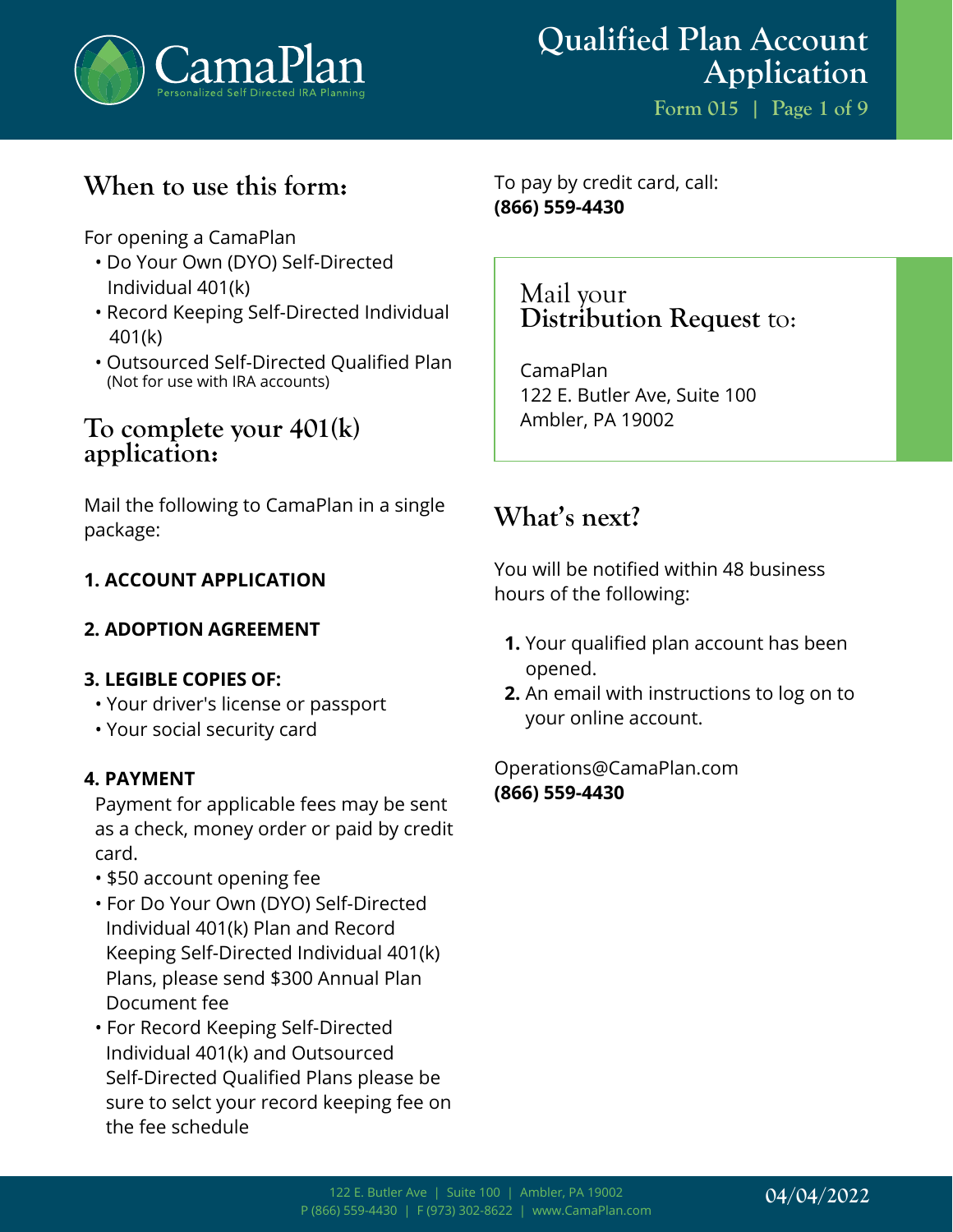

# **Qualified Plan Account Application**

**Form 015 | Page 2 of 9**

### **COMPLETE SECTION TWO FOR OUTSOURCED PLANS ONLY**

## **1. Participant Details (Employee)**

Legal Name (must match SSN card)

Type of Plan: (Choose one of the following options)

A. CamaPlan Do Your Own (DYO)

Self-Directed Individual 401(k) Plan

- B. CamaPlan Record-Keeping Self-Directed Individual 401(k) Plan
- C. CamaPlan Outsourced Self-Directed Qualified Plan

### Address

(Note: Should match driver's license or passport address. If not, please provide supporting documentation (such as utility bill) with your current address as well as an explanation as to why it does not match. No PO boxes.)

| Street       |  |
|--------------|--|
| City         |  |
| <b>State</b> |  |
| 7IP          |  |

### Mailing Address

(if different from physical address)

| Street       |  |
|--------------|--|
| City         |  |
| <b>State</b> |  |
| <b>ZIP</b>   |  |

## Participant's Email Address

(Note: To receive timely account information and correspondence. Will also serve as verification for online access.)

#### Driver's License/Passport Number

|                       |      | <b>State</b> |        |
|-----------------------|------|--------------|--------|
| <b>Issue Date</b>     |      |              |        |
| Exp. Date             |      |              |        |
| Soc. Sec. No.         |      |              |        |
| Date of Birth         |      |              |        |
| <b>Marital Status</b> |      |              |        |
| Gender                | Male |              | Female |
| Occupation            |      |              |        |
| Phone 1               |      |              |        |

# **2. Employer Information & Consent to Appointment**

The employer sponsoring the governing Plan Document and Adoption Agreement, under which the Account Holder identified herein is a Participant, hereby consents to the appointment of the CAMA Self-Directed IRA, LLC to act as Recordkeeper of Account Holder's Participant-Directed Account and directs the Trustee and/or Plan Administrator (including designees thereof) under the governing Plan Document and Adoption Agreement to provide requested documentation, communication and cooperation with Recordkeeper to the extent reasonably necessary to accomplish the purposes and objectives of Account holder hereunder.

## Name of Adopting Employer

| <b>Street</b> |            |
|---------------|------------|
| City          |            |
| State         | <b>ZIP</b> |
| Phone         |            |
| Email         |            |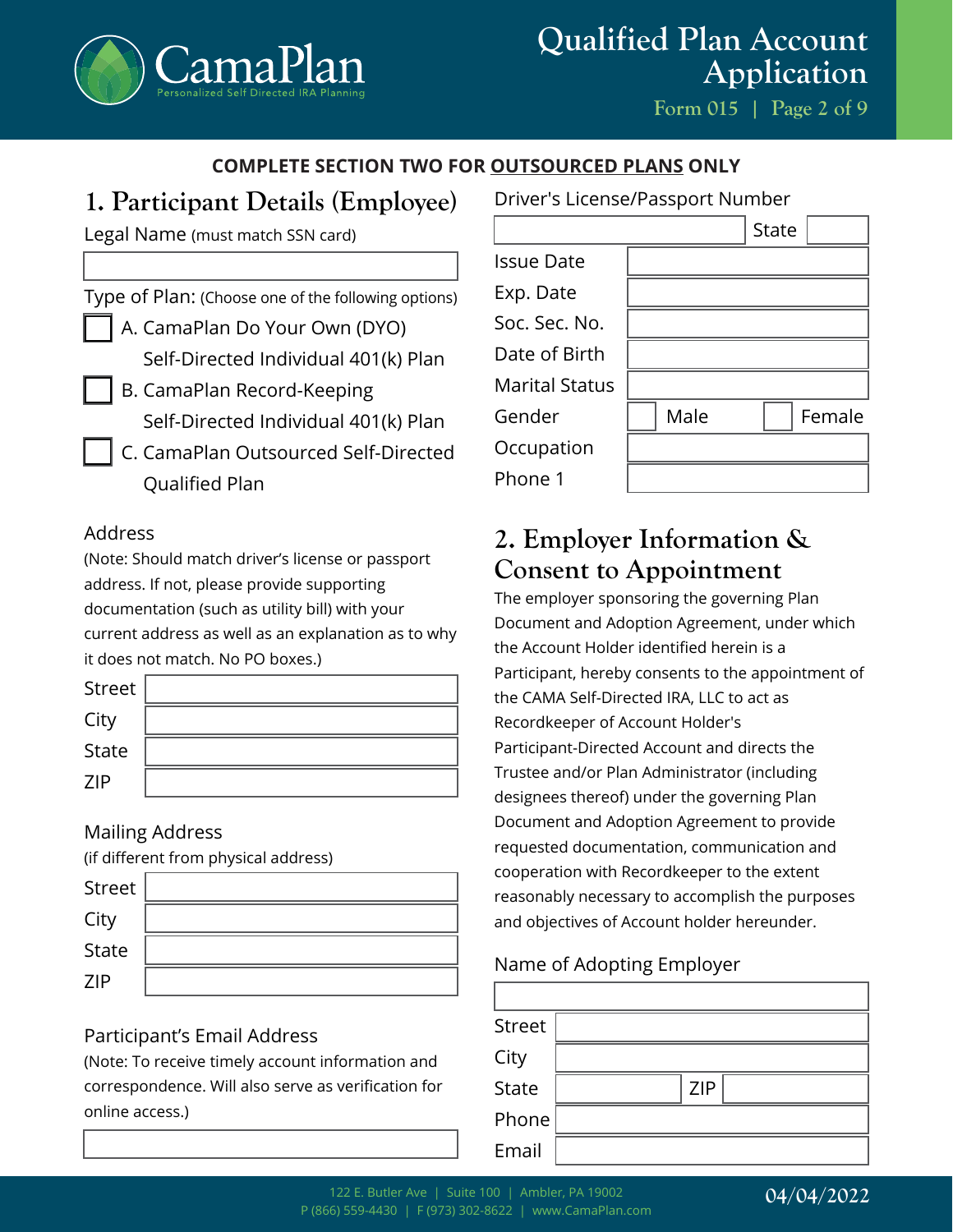

**Form 015 | Page 3 of 9**

#### Type of Plan

Name of Plan

Plan Trustee (as designated in the Adoption Agreement)

| Phone        |  |
|--------------|--|
| Email        |  |
| Company Name |  |

Plan Administrator Contact Person (as designated in the Adoption Agreement)

| Phone        |  |
|--------------|--|
| Email        |  |
| Company Name |  |

I understand that contributions, loans and distributions will be done through the plan provider and not through the CamaPlan account. If a transfer is not possible or an "In-Kind" distribution is requested to be initiated by CamaPlan, the plan Trustee, the Third Party Administrator (TPA), and the participant must provide written proof they are in agreement the distribution is to be executed and proper IRS filings will be completed.

I agree that the Record-Keeper will not be liable for any investment losses sustained by me or my account as a result of this transaction. I agree to indemnify and hold harmless the custodian and the Record-Keeper any and all claims, damages, liability, actions, costs, expenses (including reasonable attorney's fees) and any loss to my account as a result of any action taken in connection with this investment transaction.

## **3. Interested Party Authorization (optional)**

(Note: We hold your account information confidential and do not share it without your written permission. This ONLY allows information to be provided to the named person. If you require someone to act on your behalf, you must provide an executed Power of Attorney form.) I hereby authorize CamaPlan to provide the individual named herein access to information contained in my account. I understand that this authorization is for informational purposes only and that the named individual may not conduct transactions on my behalf. I understand that I may revoke this authorization by providing written notice to CamaPlan at any time.

#### Interested Party Name

| <b>ZIP</b> |
|------------|
|            |
|            |
|            |
|            |
|            |

# **4. Beneficiary Designations**

#### **Do not complete this section for outsourced plans. Check Plan Documents from Plan Sponsor.**

(Note: Beneficiary designations for DYO and Record Keeping plans take precedence over beneficiaries designated in your Will or Trust. Add a separate sheet to add more beneficiaries. The total percentages for PRIMARY and CONTINGENT beneficiaries should EACH total 100%.)

In the event of my death, the balance in the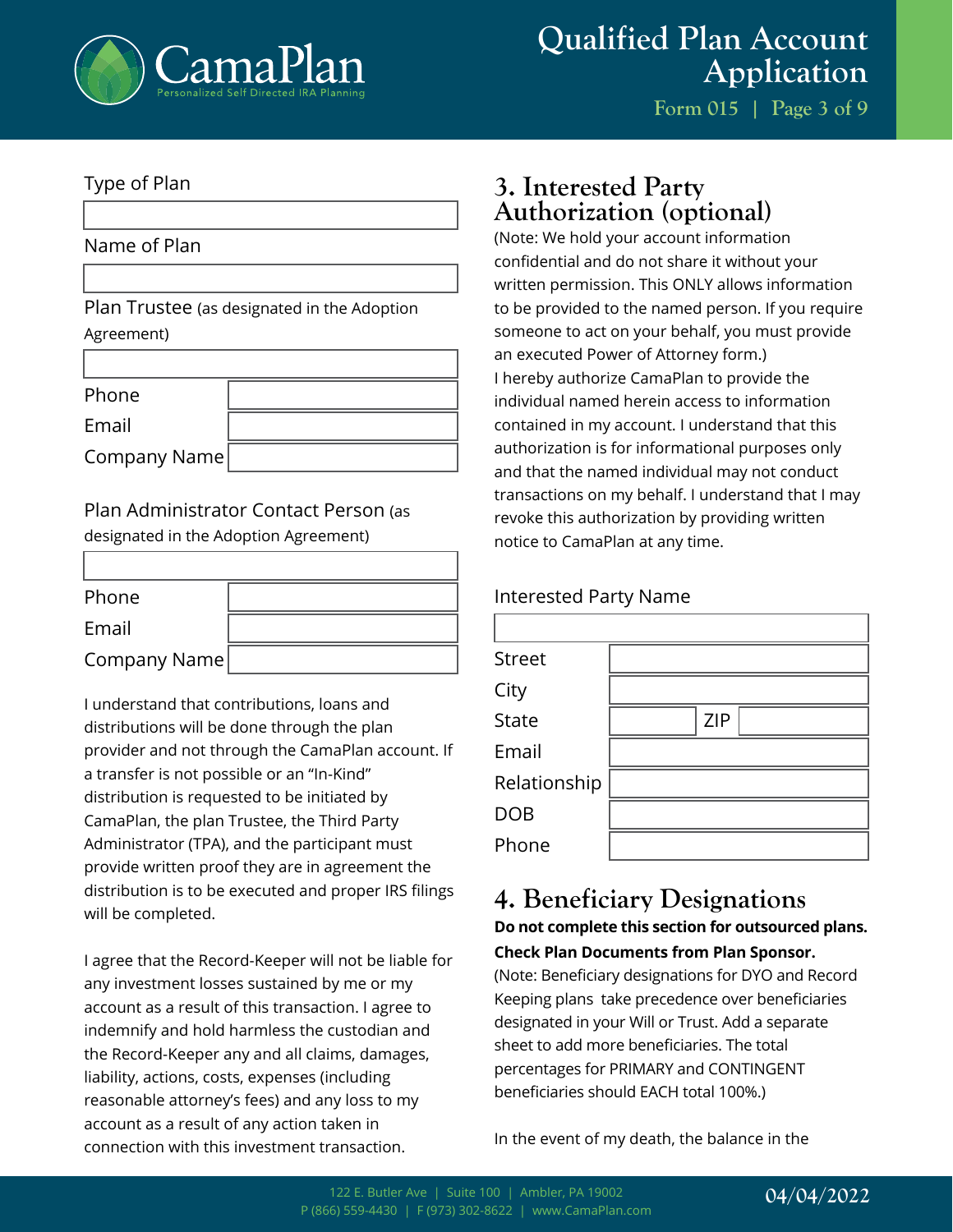

**Form 015 | Page 4 of 9**

account shall be paid to the primary beneficiaries who survive me in equal shares (or in the specified  $\cdot$ shares, if indicated). If the primary or contingent beneficiary box is not checked for a beneficiary, the beneficiary will be deemed a primary beneficiary. If none of the primary beneficiary(ies) survive me, the balance in the account shall be paid to the contingent beneficiary(ies) who survive me in equal shares (or in the specified shares, if indicated.

| Beneficiary 1        |                |
|----------------------|----------------|
| <b>SSN</b>           |                |
| Date of Birth        |                |
| Relationship         |                |
| Share%               | <b>PRIMARY</b> |
|                      | CONTINGENT     |
| Beneficiary 2        |                |
| <b>SSN</b>           |                |
| Date of Birth        |                |
| Relationship         |                |
| Share%               | PRIMARY        |
|                      | CONTINGENT     |
|                      |                |
| <b>Beneficiary 3</b> |                |
| <b>SSN</b>           |                |
| Date of Birth        |                |
| Relationship         |                |
| Share%               | PRIMARY        |
|                      | CONTINGENT     |
| Beneficiary 4        |                |
| SSN                  |                |
| Date of Birth        |                |
| Relationship         |                |
| Share%               | <b>PRIMARY</b> |

# **5. Consent of Spouse**

#### **Do not complete this section for outsourced plans. Not required for outsourced plans.**

(Note: consent of the participant's spouse is required to effectively designate a beneficiary other than, or in addition to the participant's spouse. Your spouse must sign if he or she is not a 100% primary beneficiary in section 4.)

Spousal consent should be considered if either the trust or the residence of the IRA owner is located in a community or marital property state. (AK, AZ, CA, ID, LA, NV, NM, WA, WI)

## **Current Marital Status**

- I Am Not Married I understand that if I become married in the future, I should review the requirements for spousal consent.
- I Am Married I understand that if I choose to designate a primary beneficiary other than or in addition to my spouse, my spouse should sign below.

## **I consent to these Beneficiary Designations.**

Disclaimer for community and marital property states: The participant's spouse may have a property interest in the account and the right to dispose of the interest by will. Therefore, administrator and custodian disclaim any warranty as to the effectiveness of the participant's beneficiary designation or as to the ownership of the account after the death of the participant's spouse. For additional information, please consult your legal and/or tax advisor.

## Spouse's Name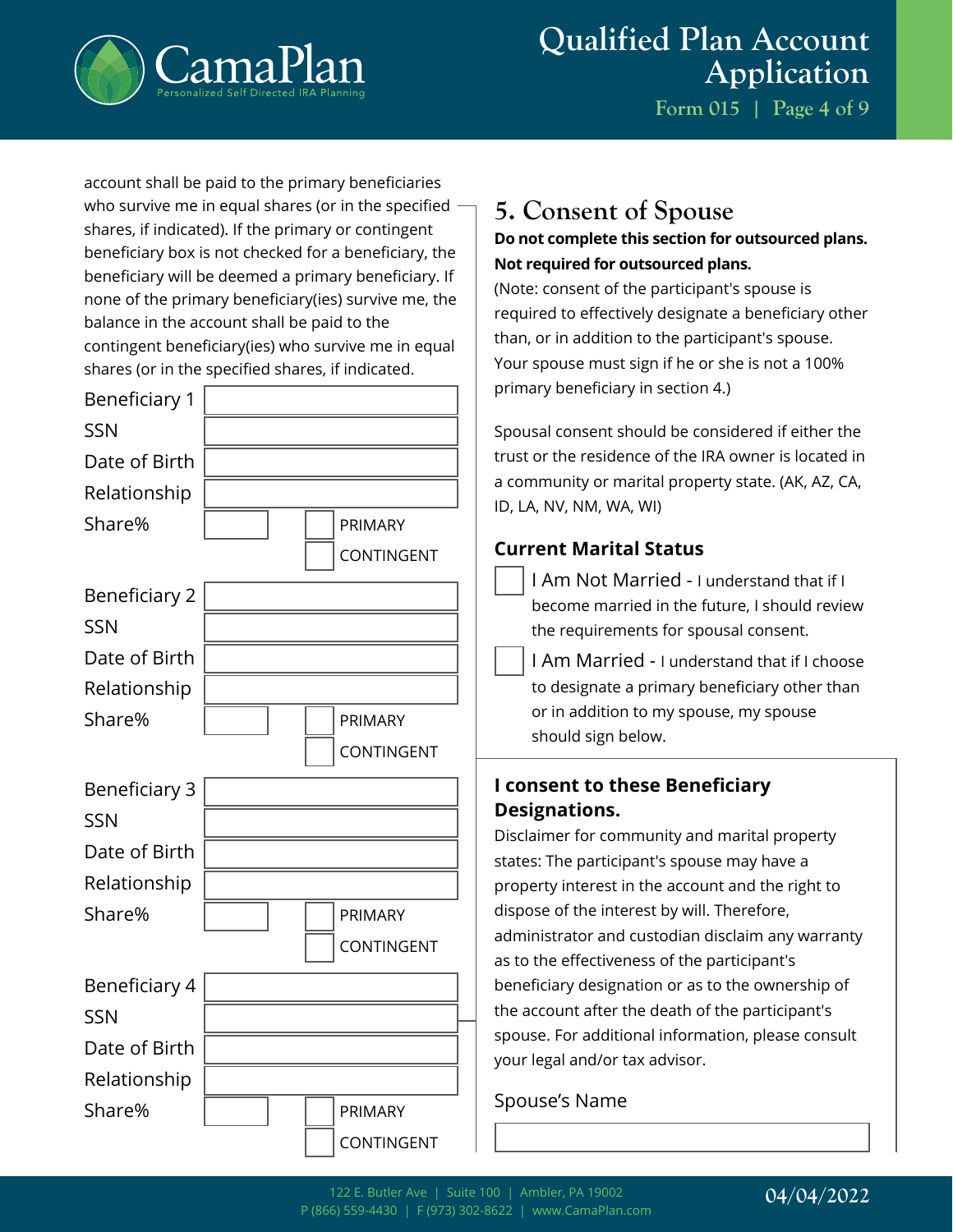

**Form 015 | Page 5 of 9**

#### **Spouse's Printed Name**

**Spouse's Signature**

**Date**

## **6. Privacy Policy Statement**

Note: Please review what CamaPlan will and will not do with your personal information.

CAMA SDIRA, LLC (CAMA) takes your privacy seriously. This privacy statement provides information about the personal information that CAMA collects, and the ways in which CAMA uses that personal information.

**Collection of Personal Information**: CAMA may collect and use the following kinds of personal information: information about your use of our website and forms; information that you provide for the purpose of applying for an account; information about transactions carried out utilizing our services; and any other information that you provide to CAMA.

**Using Personal Information**: CAMA may use your personal information to: open and administer your account; provide online access to your account; deliver products or services to you; send you statements and invoices; collect payments from you; and send you informative communications. Where CAMA discloses your personal info to its principals, employees, agents or sub-contractors for these purposes, the given principal, employee, agent or sub-contractor shall be obligated to use that personal information in accordance with the terms of this privacy statement and applicable law. In addition to the disclosures reasonably necessary for the purposes identified above, CAMA may disclose your personal information to the extent

that it is required to do so by law, in connection with any legal proceedings or prospective legal proceedings, and in order to establish, exercise or defend its legal rights.

**Securing your Personal Information**: CAMA will take commercially reasonable technical and organizational measures to prevent the loss, misuse or alteration of your personal information and will store all the personal information you provide on its secure servers.

**USA Patriot Act**: To cooperate with the US Government's efforts to combat the funding of terrorism and money laundering activities, Federal Law requires all financial institutions to obtain, verify and record information that identifies each person who opens an account. Accordingly, when you open an account with CAMA we will request your name, address, date of birth, driver's license/passport, and other information that will enable us to identify you with reasonable certainty. **Updating this Statement**: CAMA may update this privacy policy by periodically posting a new version on its website (www.CAMAPLAN.com)

# **7. Arbitration & Venue**

The parties hereto hereby agree that all claims and disputes of every type and nature between or among any or all of them, including but not limited to, claims in contract, tort, common law or alleged statutory violations, shall be submitted to binding arbitration pursuant to all applicable rules of the American Arbitration Association. All proceedings will take place in Montgomery County, PA. Arbitration is final and binding on the parties. The parties hereto hereby waive their right to seek remedies in court, including the right to a jury trial. The parties signing below expressly waive any right they may have to institute or conduct litigation or arbitration in any other forum or location, or before any other body, whether individually, representatively or in any other capacity. In the event any party hereto commences an action to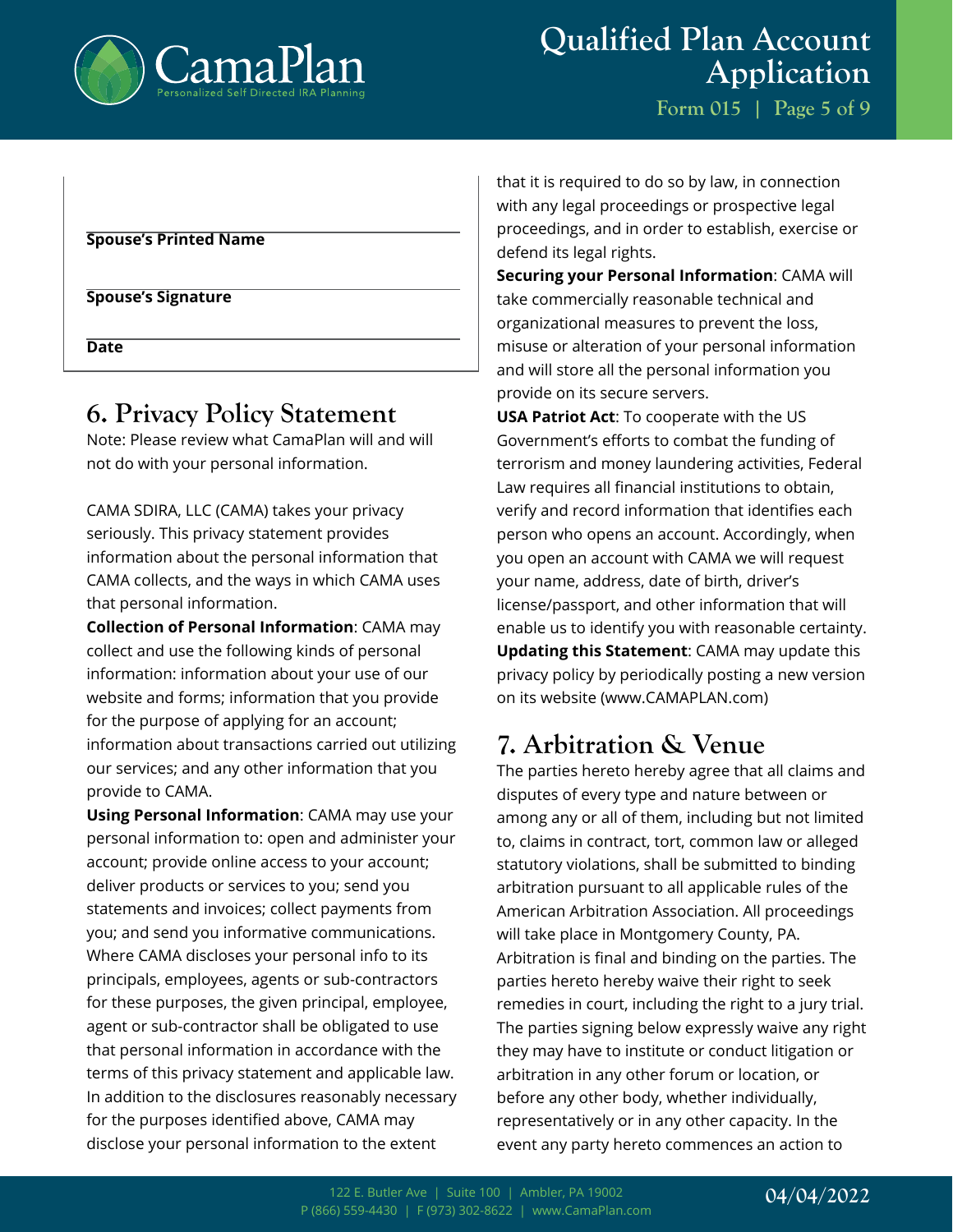

# **Qualified Plan Account Application**

**Form 015 | Page 6 of 9**

enforce or interpret any provision of this Agreement, the prevailing party therein shall recover from the non-prevailing party all costs and disbursements incurred therein, including reasonable attorneys' fees.

## **8. Appointment of Recordkeeper & Agreement of Terms**

Only for Record Keeping and Outsourced Not for DYO

By execution of the instant Participant-Directed Account Application, I, the Participant hereunder, hereby appoint CAMA Self-Directed IRA, LLC to act as Recordkeeper of my Participant-Directed Account. I acknowledge and agree that this Account Application and the governing Employer Plan Document and Adoption Agreement, together with the Fee Agreement and Schedule of Charges and any other written instructions, in form and substance acceptable to Recordkeeper, (all such documents being incorporated herein by this reference) collectively comprise my entire agreement and govern all aspects of my relationship with Recordkeeper. I understand and acknowledge that Recordkeeper is not a trustee, mortgage broker, asset manager, investment advisor or loan servicing agent with respect to me or my account and shall have no discretionary power, authority or control with respect to the acquisition, management, investment, or disposition of my account or its assets. I further understand and acknowledge that Recordkeeper is not a fiduciary hereunder with respect to my account or any investment in it. By signing below I hereby acknowledge having been advised by Recordkeeper to seek the advice of independent legal, tax and/or investment counsel prior to executing this Agreement. I further acknowledge that Recordkeeper has not and does not offer legal, tax or investment advice with respect to the subject

matter hereof, nor does Recordkeeper provide tax reporting services, and it is incumbent upon me to obtain such advice and services from qualified third parties. I understand and agree that I have the sole responsibility for the investment of the assets held within the account established hereunder and that Recordkeeper has no responsibility under this Agreement, or otherwise, than to follow my appropriate written instructions (upon forms supplied by them), to establish an Alternatives Asset Investment Account for me to maintain accurate records of account activity that I direct, and to provide such records annually to the Plan Administration Contact Person named herein, as appropriate, during the pendency of this Agreement. I acknowledge my obligation to provide and agree to so provide Recordkeeper an annual independent third party appraisal of the fair market value of each "alternative" asset held in the account established hereunder on or before January 15th of each year following the establishment of this account. I further understand and acknowledge that Recordkeeper reserves the right to halt all activity on my account unless and until such valuation is produced to the reasonable satisfaction of Recordkeeper, and that I will be assessed a charge in the event of my failure to timely do so. I understand and acknowledge that it is my responsibility to determine whether any activity undertaken within the account established hereunder may constitute a Prohibited Transaction pursuant to IRC §4975 and/or may give rise to any tax consequences (e.g. - Unrelated Business Taxable, etc.). I hereby agree to release, indemnify and hold Recordkeeper harmless from and against any and all liability that may arise of any nature whatsoever as a result of Recordkeeper carrying-out the directives I provide hereunder throughout the pendency of this Agreement. Under penalty of perjury, I certify that the information contained herein is correct. I hereby agree to participate in the Alternatives Asset Investment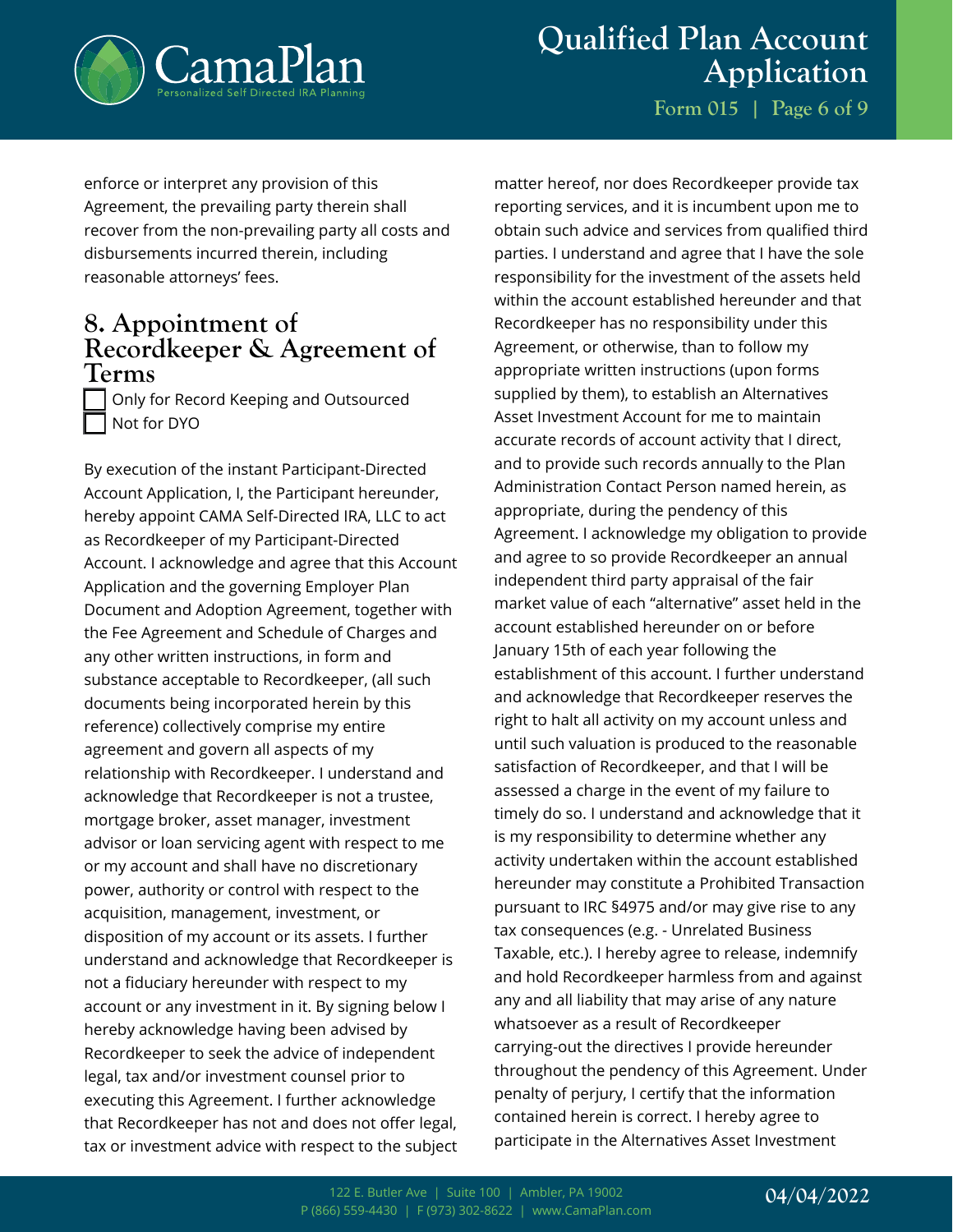

Account offered by Recordkeeper upon the terms and conditions hereof. I acknowledge receipt of a copy of the Employer Plan Document (for Outsourced plans provided by others) under which this account is established, a copy of this Account Agreement, and a copy of the Fee Agreement & Schedule of Charges with respect to this Account. I direct that all benefits upon my death be paid as indicated above. If I named a beneficiary which is a Trust, understand I must provide certain information concerning such Trust to the Recordkeeper or Plan Trustee.

# **9. Plan Administrator and Trustee Signature**

#### **Third Party (TPA) Plan Administrator's Signature**

**Date**

**Trustee's Signature**

**Date**

## **10. Account Establishment Authorization**

(note: Please review, sign and date once you have read and filled out the entire application)

"I \_\_\_\_\_\_\_\_\_\_\_\_\_\_\_\_\_\_\_\_\_\_\_\_\_\_\_\_\_\_\_ understand that I, my administrator, my accountant or other professional is responsible for all IRS/ Government reporting including contributions, distributions, loans, tax returns, ect and that the CamaPlan, the record keeper, is not responsible and will not report, file or otherwise be responsible for any required forms, filings or reporting to an government agency."

By signing below, I herby acknowledge I have been advised to seek advice of independent legal, tax, and/or investment counsel prior to opening this account. I further acknowledge CamaPlan does not offer legal, tax or investment advice with respect to the subject matter hereof and it is incumbent upon me to obtain such advice from qualified third parties. I understand and agree that I have the sole responsibility for the investment of the assets held within the account established hereunder.

I agree that the Record-Keeper will not be liable for any investment losses sustained by me or my account as a result of this transaction. I agree to indemnify and hold harmless the custodian and the Record-Keeper any and all claims, damages, liability, actions, costs, expenses (including reasonable attorney's fees) and any loss to my account as a result of any action taken in connection with this investment transaction.

#### **Participant's Signature**

**Date**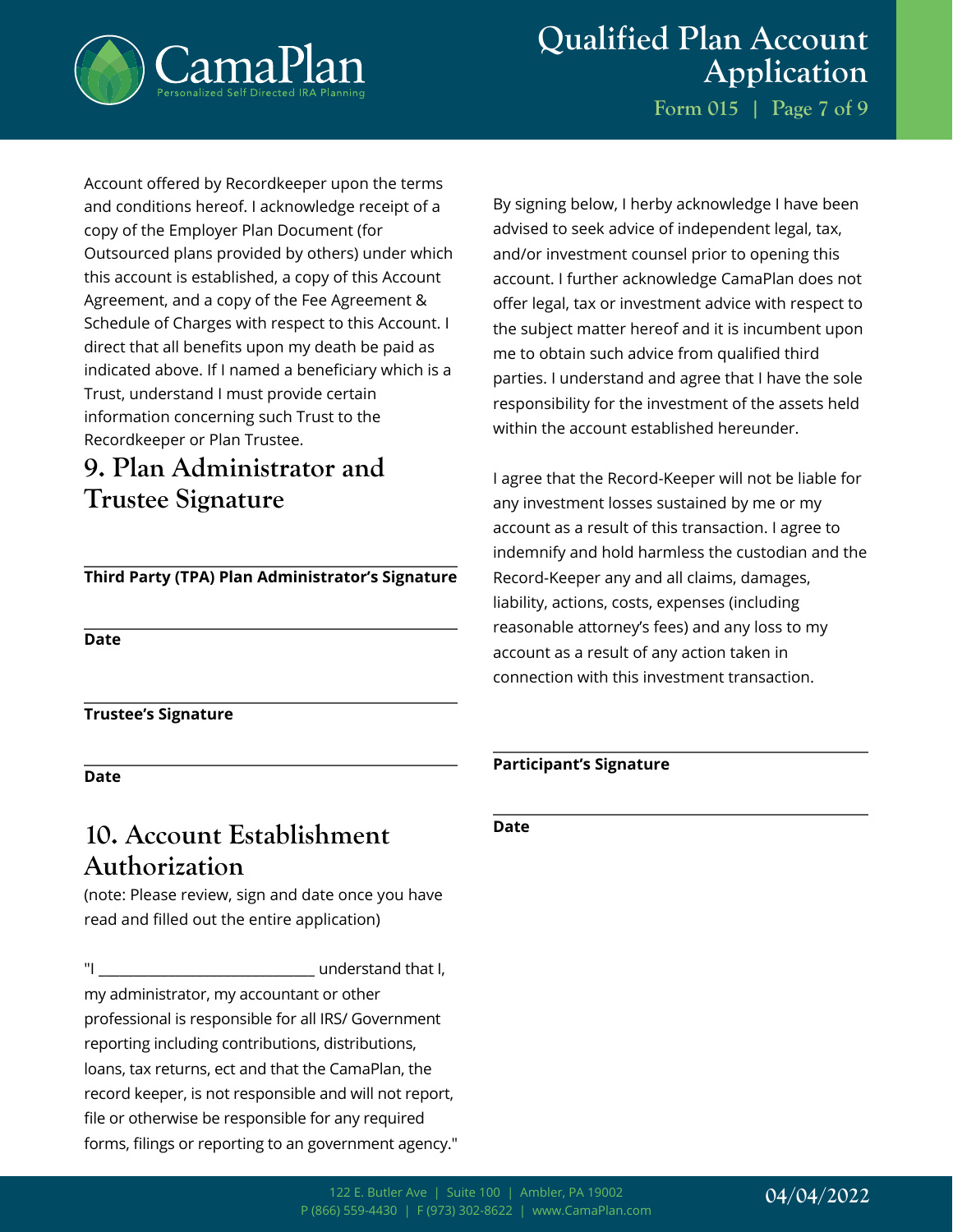

## **1. Fee Agreement**

Client Name

Account Number

#### **Annual Record-Keeping/ Maintenance Fee Option**

Please select a fee basis by checking one of the options below. No annual fee for "Cash Only" accounts maintaining a minimum of \$4,000.00. If a "Cash Only" account is less than \$4,000.00, a \$50.00 annual fee will be charged.

#### **Option A - Number of Assets**

For accounts with one or few assets. Fee of \$275 assessed annually for each asset in account. Thereafter pro-rated annual fees are assessed at time of any subsequent acquisition and then annually thereafter in January.

**Example:** A private placement and a real estate property held in an account are considered 2 assets. Each asset is charged \$275 annually, therefore  $$275 \times 2 = $550$  annual fee.

## **Option B - Account Value**

For accounts with many assets and/or low balances. Fee is calculated on highest value of account during annual term. Minimum annual fee: \$150.00. Maximum annual fee: \$1,850.00.

| <b>Account Value:</b>  | Multiply by: |
|------------------------|--------------|
| \$0 to \$20,000        | 0.0085       |
| \$20,001 to \$80,000   | 0.0065       |
| \$80,001 to \$180,000  | 0.0055       |
| \$180,001 to \$300,000 | 0.0045       |
| \$300,001 to \$500,000 | 0.0035       |
| \$500,001 and up       | 0.0030       |

**Example:** Account value is \$60,000. x 0.0065 = \$390 annual fee

### **Account Set Up Fee: \$50**

Upon establishment of your new account, you can set up your online account portal and submit payment via credit card or Echeck. Physical checks or money orders can be made payable to "CamaPlan" and physically mailed to us.

#### **Transaction Fees**

| <b>Real Estate Transactions</b>                  | \$150.00  |
|--------------------------------------------------|-----------|
| (purchases, sales, exchanges, transfer of asset) |           |
| <b>Other Transactions</b>                        | \$95.00   |
| (purchases, sales, exchanges, distributions,     |           |
| and transfer of assets)                          |           |
| Wire Transfer (In/Out)                           | \$10/\$30 |
| Wire Transfer International                      | \$95.00   |
| <b>ACH Transfer</b>                              | \$5.00    |
| Custodial Account Check                          | \$10.00   |
| Cashier's Check                                  | \$40.00   |
| (Includes Overnight Courier)                     |           |
| Partial Transfer Out                             | \$75.00   |
| Early Distribution                               | \$150.00  |
|                                                  |           |

#### **Special Handling Fees**

| Returned Bank Check                      | \$50.00  |
|------------------------------------------|----------|
| Stop Payment                             | \$50.00  |
| Declined/Refunded Credit Card            | \$50.00  |
| Invalid Payment Method                   | \$50.00  |
| Late Charges on Past Due Invoices        | \$30.00  |
| Invalid Contact Information              | \$100.00 |
| <b>Expediting Documents/Transactions</b> | \$150.00 |
| Notary or Medallion Stamp                | \$10.00  |
| Overnight Courier                        | \$35.00  |
| (Contingent on Carrier Pricing)          |          |
| 2 Day Courier                            | \$25.00  |
| (Contingent on Carrier Pricing)          |          |
| Voided Check                             | \$10.00  |
| Unidentified Incoming Funds              | \$25.00  |

#### **Processing Fees**

| Obtain TIN/EIN for IRA/401K               | \$99.00       |
|-------------------------------------------|---------------|
| (Third Party CPA)                         |               |
| Annual Plan Document Fee                  | \$300         |
| Direct Registration of Stocks (Per Stock) | \$50.00       |
| Account Termination                       | \$150.00      |
| (Includes Transfer Out)                   |               |
| Incomplete Documents & Research           | \$100.00/Hour |

(Includes: Investments, deposits, expenses, non payment of invoice, Court Subpoena, distributions, special services, research, copying)